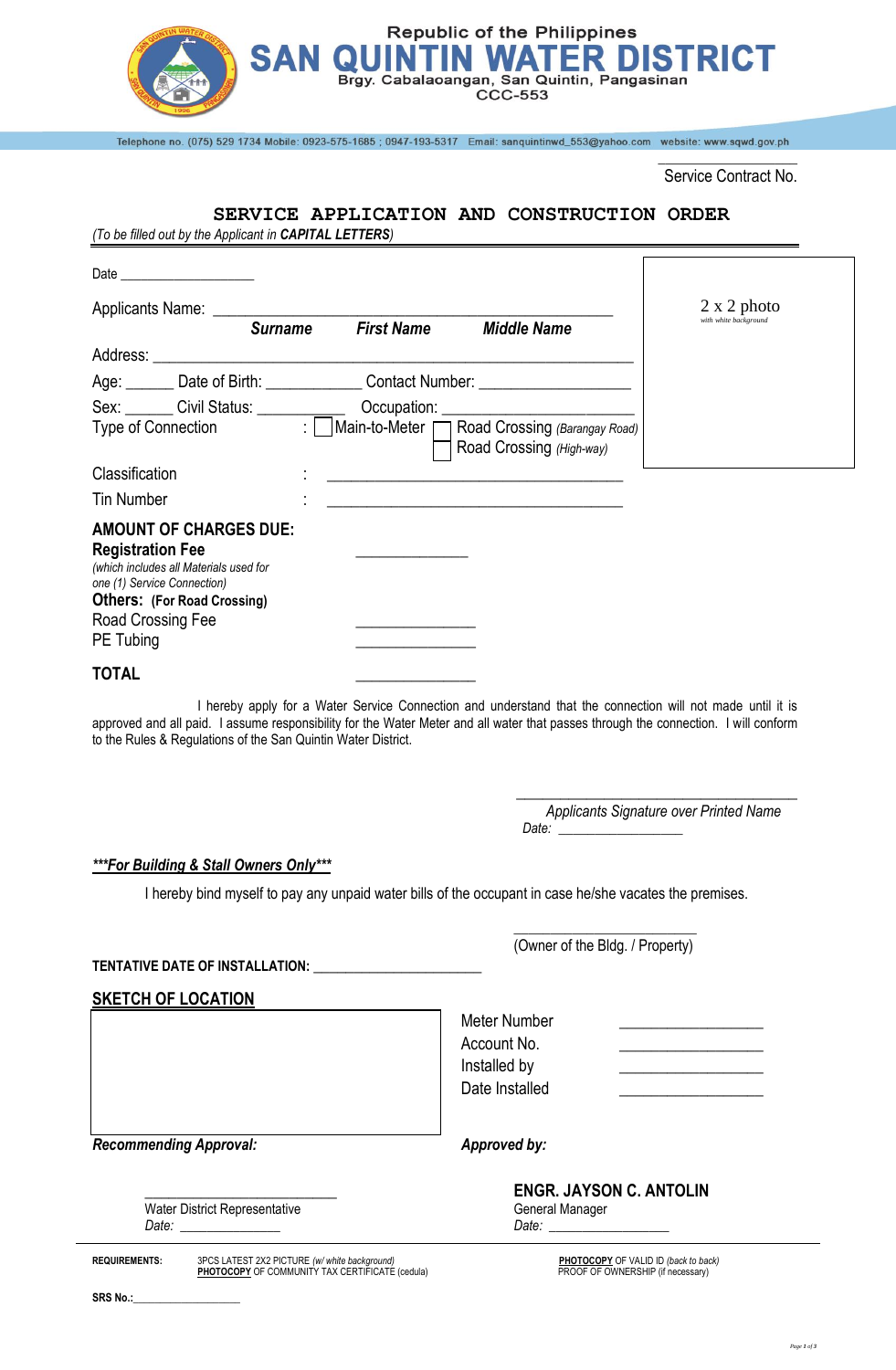

## **WATER SERVICE CONTRACT**

Telephone no. (075) 529 1734 Mobile: 0923-575-1685 ; 0947-193-5317 Email: sanquintinwd\_553@yahoo.com website: www.sqwd.gov.ph

Pursuant to the pertinent provisions of Presidential Decree No. 198, as amended by Presidential Decree No. 768 and 1479, and in accordance with Laws, Rules and Regulations governing water supply for public consumption, this Water Service Contract entered into by and between the Water District of San Quintin, as represented by its General Manager, herein after referred to as the **DISTRICT**.

*And*

| Name of Applicant |         |            |             |
|-------------------|---------|------------|-------------|
|                   | Surname | First Name | Middle Name |
| Address           |         |            |             |

Herein referred to as the **CONSUMER**.

## **WITNESSETH**

- 1. The District agrees to furnish Water Service to the premises occupied by the CONSUMER at the above stated address based on the DISTRICT/S present applicable rates and charge schedule which maybe modified, altered and/or increased by a Resolution of the Board of Directors of the District subject to review and approval by the Local Water Utilities Administration (LWUA).
- 2. The CONSUMER agrees if and when the Water Rates and Change Schedule of the District will be amended or change in the interest of both the CONSUMER and the DISTRICT, the Consumer will interpose no objection to what ever amendment or change that may be affected thereon provided that due notice appurtenant thereto shall be served to all concerned.
- 3. The DISTRICT reserves the right to determine the size of service connection and their locations with respect to the boundaries of the premises to be served. The laying of CONSUMER'S service lateral to the meter shall not be done until the location of the service connection has been approved by the DISTRICT or its duly authorized representative.
- 4. The work of tapping the main, connecting the service pipe thereto and laying of the pipe to the main to the curb line including the digging and filling in the trench of the streets in which a water main is located will be performed by the employees of the DISTRICT, at the rates set fort by the Board of Directors of the DISTRICT.
- 5. Payments or charges of the damaged road pavement in connection with the tapping of a service connection shall be assumed by the CONSUMER who shall pay the required amount to the office of the District Engineer of any office or authority directly concerned with the maintenance of damaged road.
- 6. The DISTRICT shall not be held responsible for interruption of its service beyond its control.
- 7. This Contract is not transferable and must be accompanied by a duly approved written application for service on a prescribed form provided for that purpose.
- 8. The CONSUMER agrees to absolutely refrain from giving or allowing connection from his/her premises to another apartments, dwelling etc.
- 9. The DISTRICT reserves the right to shut-off the water supply whenever necessary. This will be done only when absolutely necessary and no action for damages shall lie against the DISTRICT for such cutting-off of supply. Whenever practicable, the DISTRICT shall notify the CONSUMER before shutting-off and it will turn ON again.
- 10. All Water Bills, Services, Charges and other dues are payable at the Office of the Water District of San Quintin. The CONSUMER hereby agrees to pay his water bills to the authorized collectors within a reasonable time but not more than SEVEN (7) days upon the issuance of the billing statement. If in the event he fails to pay his water bills within the said period, the same shall commence to earn interest at the rate TEN PERCENT (10%).
- 11. DISCONNECTION OF WATER SERVICE CONNECTION WILL BE SERVED WITHOUT FURTHER NOTICE IF PAYMENT OF ALL CHARGES IS NOT MADE WITH THE FOLLOWING CONDITIONS: *Two (2) Months unpaid balance; or if water bill has more than the aggregate amount of twice the minimum monthly bills whichever comes first.*